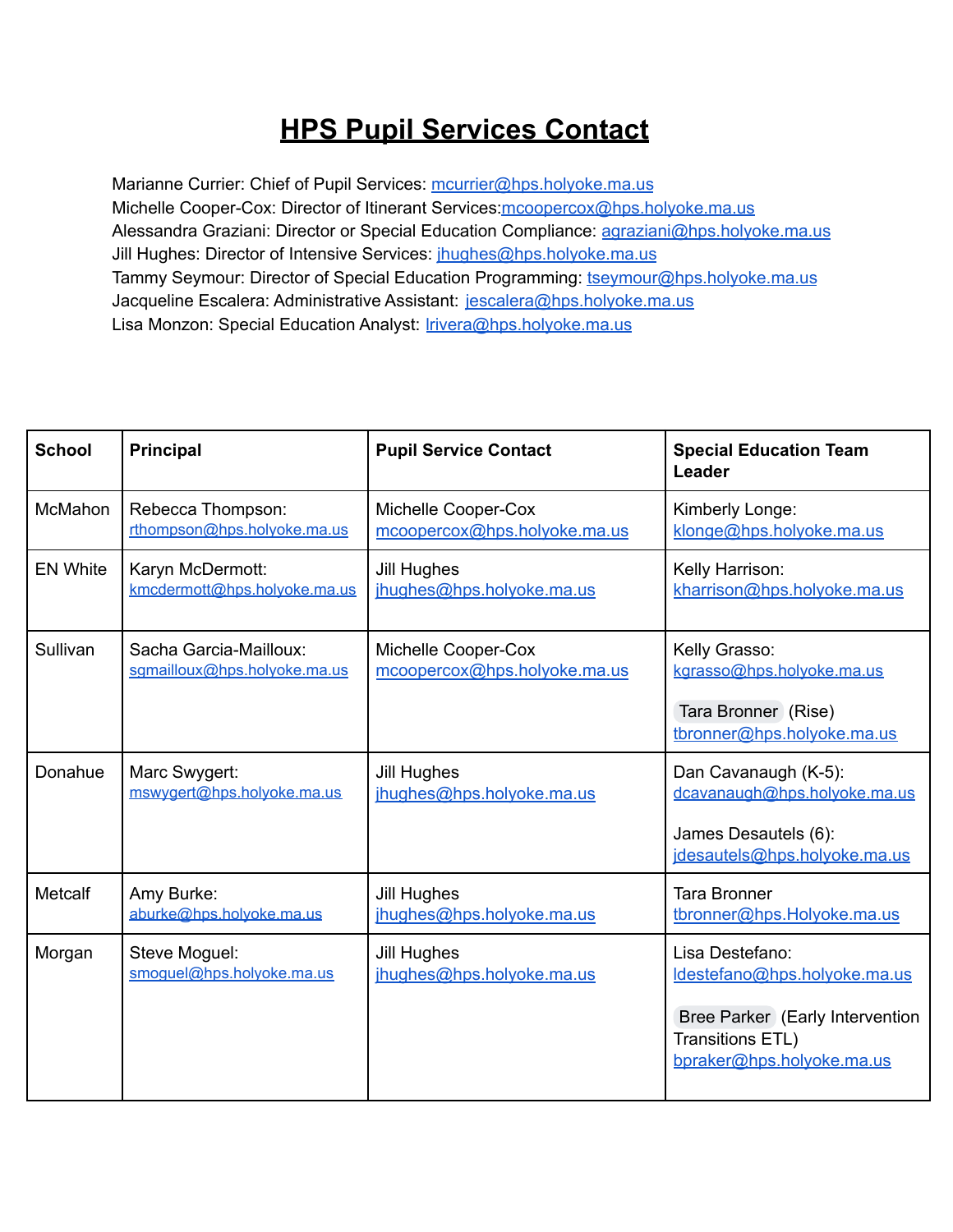| <b>School</b>                                        | <b>Principal</b>                            | <b>Special Education Point of</b><br><b>Contact</b> | <b>Special Education Team</b><br>Leader                                                     |
|------------------------------------------------------|---------------------------------------------|-----------------------------------------------------|---------------------------------------------------------------------------------------------|
| Kelly                                                | Aaron Morris:                               | Alessandra Graziani                                 | Launa Kazeroid                                                                              |
|                                                      | amorris@hps.holyoke.ma.us                   | agraziani@hps.holyoke.ma.us                         | lkazeroid@hps.Holyoke.ma.us                                                                 |
| Lawrence                                             | Cathy Hourihan:                             | Alessandra Graziani                                 | Launa Kazeroid                                                                              |
|                                                      | chourihan@hps.holyoke.ma.us                 | agraziani@hps.holyoke.ma.us                         | lkazeroid@hps.Holyoke.ma.us                                                                 |
| Peck                                                 | Sarita Graveline:                           | Alessandra Graziani                                 | <b>Heather Messier:</b>                                                                     |
|                                                      | sgraveline@hps.holyoke.ma.us                | agraziani@hps.holyoke.ma.us                         | hmessier@hps.holyoke.ma.us                                                                  |
| Veritas                                              | Jose Colon:                                 | Alessandra Graziani                                 | Lizzy Swoboda                                                                               |
|                                                      | jocolon@hps.holyoke.ma.us                   | agraziani@hps.holyoke.ma.us                         | eswoboda@hps.Holyoke.ma.us                                                                  |
| <b>Stem</b>                                          | Sal Canata:                                 | Michelle Cooper-Cox                                 | James Desautels (6-8):                                                                      |
| Academy                                              | scanata@hps.holyoke.ma.us                   | mcoopercox@hps.holyoke.ma.us                        | jdesautels@hps.holyoke.ma.us                                                                |
| Transition                                           | Kelsey Brousseau (Director):                | Tammy Seymour:                                      | Amy Platt                                                                                   |
| Academy                                              | kpoole@hps.holyoke.ma.us                    | tseymour@hps.holyoke.ma.us                          | aplatt@hps.Holyoke.ma.us                                                                    |
| Holyoke<br>High<br>School:<br><b>NORTH</b><br>Campus | Lori McKenna:<br>Imckenna@hps.holyoke.ma.us | Tammy Seymour:<br>tseymour@hps.holyoke.ma.us        | Lindsay Hall:<br>lhall@hps.holyoke.ma.us<br>Jessica O'Malley:<br>jomalley@hps.holyoke.ma.us |
| Holyoke<br>High<br>School:<br><b>DEAN</b><br>Campus  | Alan Gates:<br>agates@hps.holyoke.ma.us     | Tammy Seymour:<br>tseymour@hps.holyoke.ma.us        | Stanley Akula:<br>sakula@hps.holyoke.ma.us                                                  |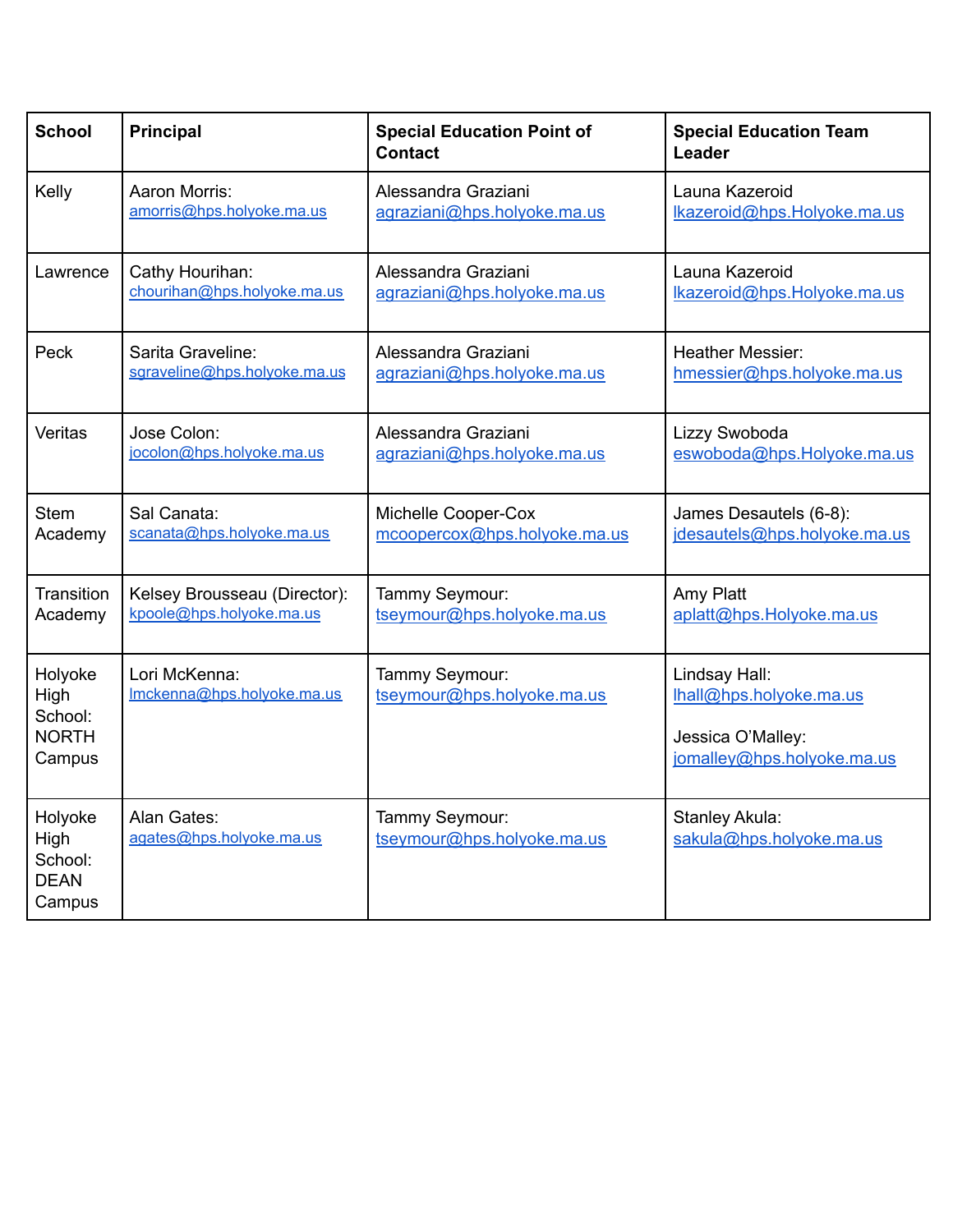## **Lista de Contactos de Servicios Estudiantiles de HPS**

Marianne Currier: Jefa de Servicios al Estudiante: [mcurrier@hps.holyoke.ma.us](mailto:mcurrier@hps.holyoke.ma.us) Michelle Cooper-Cox: Directora de Servicios Itinerarios: [mcoopercox@hps.holyoke.ma.us](mailto:mcoopercox@hps.holyoke.ma.us) Alessandra Graziani: Director de Cumplimiento de la Educación Especial: [agraziani@hps.holyoke.ma.us](mailto:agraziani@hps.holyoke.ma.us) Jill Hughes: Directora de Servicios Intensivos: *[jhughes@hps.holyoke.ma.us](mailto:jhughes@hps.holyoke.ma.us)* 

Tammy Seymour: Directora de Programación de Educación Especial: [tseymour@hps.holyoke.ma.us](mailto:tseymour@hps.holyoke.ma.us)

Jacqueline Escalera: Asistente Administrativo: [jescalera@hps.holyoke.ma.us](mailto:jescalera@hps.holyoke.ma.us) Lisa Monzon: Analista de Educación Especial: *Irivera@hps.holyoke.ma.us* 

| <b>Escuelas</b> | <b>Principal</b>                                                                        | <b>Contacto de Servicios</b><br><b>Estudiantiles</b> | Líder del Equipo de<br><b>Educación Especial</b>                                        |
|-----------------|-----------------------------------------------------------------------------------------|------------------------------------------------------|-----------------------------------------------------------------------------------------|
| McMahon         | Rebecca Thompson:                                                                       | Michelle Cooper-Cox                                  | Kimberly Longe:                                                                         |
|                 | rthompson@hps.holyoke.ma.us                                                             | mcoopercox@hps.holyoke.ma.us                         | klonge@hps.holyoke.ma.us                                                                |
| <b>EN White</b> | Karyn McDermott:<br>kmcdermott@hps.holyoke.ma.u<br>$\underline{\underline{\mathsf{S}}}$ | <b>Jill Hughes</b><br>jhughes@hps.holyoke.ma.us      | Kelly Harrison:<br>kharrison@hps.holyoke.ma.us                                          |
| Sullivan        | Sacha Garcia-Mailloux:                                                                  | Michelle Cooper-Cox                                  | Kelly Grasso:                                                                           |
|                 | sqmailloux@hps.holyoke.ma.us                                                            | mcoopercox@hps.holyoke.ma.us                         | kgrasso@hps.holyoke.ma.us                                                               |
|                 |                                                                                         |                                                      | <b>Tara Bronner (Rise)</b><br>tbronner@hps.holyoke.ma.us                                |
| Donahue         | Marc Swygert:                                                                           | <b>Jill Hughes</b>                                   | Dan Cavanaugh (K-5):                                                                    |
|                 | mswygert@hps.holyoke.ma.us                                                              | jhughes@hps.holyoke.ma.us                            | dcavanaugh@hps.holyoke.ma.us                                                            |
|                 |                                                                                         |                                                      | James Desautels (6):<br>jdesautels@hps.holyoke.ma.us                                    |
| Metcalf         | Amy Burke:                                                                              | <b>Jill Hughes</b>                                   | <b>Tara Bronner</b>                                                                     |
|                 | aburke@hps.holyoke.ma.us                                                                | jhughes@hps.holyoke.ma.us                            | tbronner@hps.Holyoke.ma.us                                                              |
| Morgan          | Steve Moguel:                                                                           | <b>Jill Hughes</b>                                   | Lisa Destefano:                                                                         |
|                 | smoguel@hps.holyoke.ma.us                                                               | jhughes@hps.holyoke.ma.us                            | ldestefano@hps.holyoke.ma.us                                                            |
|                 |                                                                                         |                                                      | <b>Bree Parker</b> (Early Intervention<br>Transitions ETL)<br>bpraker@hps.holyoke.ma.us |